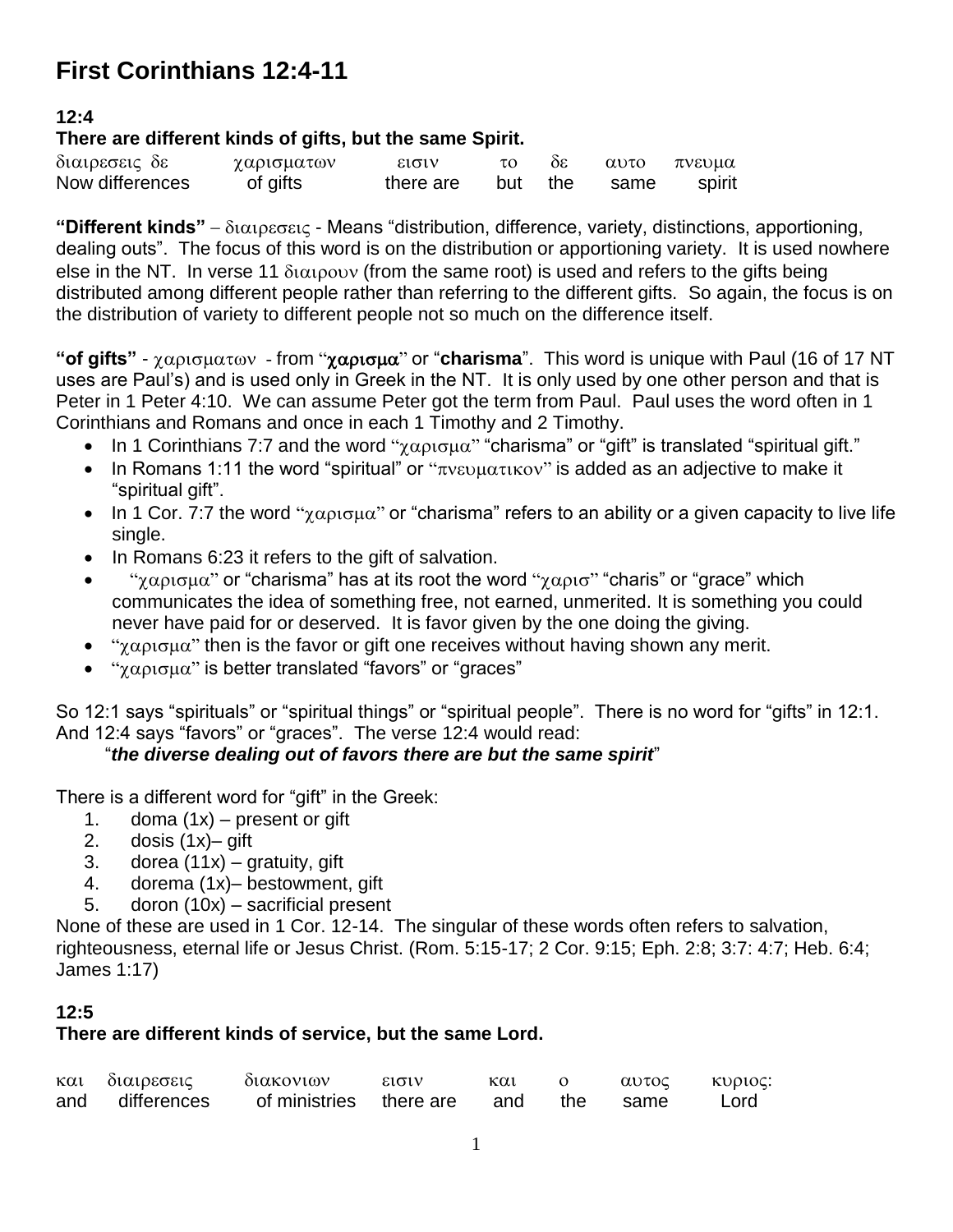## **"different kinds"** or διαιρεσεις is the same word as above

" **of service**" is " $\delta$ ιακονιων" which is the genitive ("of . . .") plural of the word  $\delta$ ιακονια ορ "diakonia" which means "administration, minister, office or service". This comes from the word " $\delta$ ιακονος" where we get our word "deacon". The emphasis here is service, aid, and ministry. It describes the servant in relationship to his work or service not in his relationship to people. It is interesting that Jesus is the servant and this phase of these three parts is associated with the Lord Jesus. This is the same word used to describe Jesus ministry and the ministry of his followers.

#### **12:6**

## **There are different kinds of working, but the same God works all of them in all men.**

| $\kappa \alpha$<br>and | διαιρεσεις | differences |                     | ενεργηματων<br>of operations |              | εισιν<br>there are | but | ðε<br>the | αυτος<br>same | θεος<br>God |
|------------------------|------------|-------------|---------------------|------------------------------|--------------|--------------------|-----|-----------|---------------|-------------|
| ο ενεργων<br>operating |            | τα          | παντα<br>all things | εv<br>ın                     | πασιν<br>all |                    |     |           |               |             |

"different kinds" or  $\delta$  i $\alpha$  is the same word as above

"**of working**" is "*ενεργηματων*" which is a noun and is a rare use of this word as a noun. The verb use of this word means effective working. It means that something is accomplished by the effort of the work done. The English word "energy" can be seen in this Greek word " $\epsilon v \epsilon \rho \gamma \eta \mu \alpha \tau \omega v$ " or "energamaton". (The Greek word for work is "ergon")

"the same God works" uses the Greek word " $\epsilon v \epsilon \rho y \omega v$ " or "energon" which is present (see box below) active and means "to perform, to be at work, to be effective, to produce".

Realize that pagan gods were worshipped by serving the gods with sacrificial offerings and dedication to their sanctuary. The contrast is striking when we realize that Paul is telling these converted pagans that the Christian God serves and works gifts in his people in order to serve his people.

# **INTERESTING NOTE:**

The present tense means . . .conveys continuous or habitual action.

- 1. Continuous or uninterrupted action John 15:4
	- ". . .unless it [continuously] abides. . .unless you [continuously] abide. . ."
- 2. Action that happens over and over again Matthew 10:1
- ". . .to [repeatedly] cast them out, and to [over and over again] heal every kind of disease."
- 3. Customary or habitual action Matthew 7:12
	- ". . . you [customarily] want people to [customarily] treat you."

**Helping Words:** *continuously, repeatedly, over and over again, uninterruptedly, constantly, keep on, customarily, habitually***.**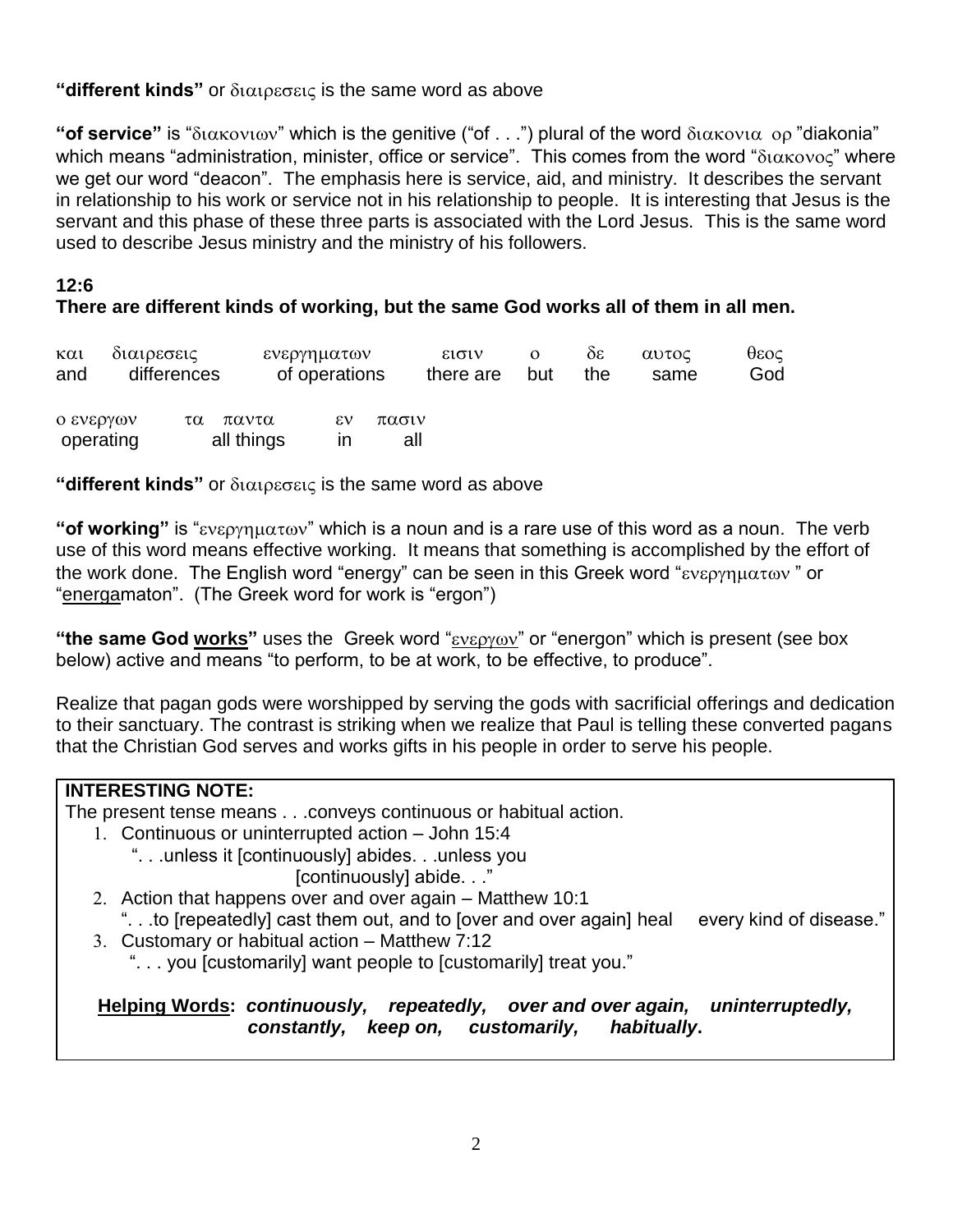#### **12:7 Now to each one the manifestation of the Spirit is given for the common good.**

εκαστω δε διδοται η φανερωσις του πνευματος προς το συμφερον. but to each one is given the manifestation of the spirit to the profiting

#### *This is Paul's thesis statement.*

Verses 8-10 is an illustration of this thesis statement. Verse 11 is this same thesis statement restated.

The Greek sentence begins with "each one" in the emphatic position which means this is the emphasis of the thesis statement.

"Each one" has something from the Holy Spirit. The emphasis here is not on the fact (1 Peter 4:10) that each person has a gift or a manifestation but on the fact that the Holy Spirit gives each person a gift which is stated to continue proving the wide diversity of the manifestations.

Important to notice that the word " $\gamma \alpha \rho_1 \sigma_2 \mu \alpha$ " or "charisma" translated usually as "gifts" or "spiritual gifts" is not in this sentence. Paul is not saying "each one is given a gift" but instead says "each one is given the " $\phi \alpha v \epsilon \rho \omega \sigma v \epsilon$  του πνευματος" or "manifestation of the Spirit".

**"manifestation"** or "φανερωσις" "phanerosis" means a "making clear, or a manifestation, setting forth plainly." The genitive is probably objective(*The International Critical Commentary*, Driver, Plummer and Briggs editors, *First Corinthians* by Robertson and Plummer, T & T Clark LTD, Edinburgh, Scotland, 1999, p.264) which means it would say:

- "the operation which manifests the Spirit" (objective) and not:
- "the manifestation which the Spirit produces" (subjective)

The point remains though the emphasis is on the Holy Spirit manifesting among people and not on the gifts or favors ( $\chi \alpha \rho \iota \sigma \mu \alpha$ ). Thus the reason for using "manifestations" instead of "gifts". "Manifestations" focuses on the Holy Spirit while concern for the "gift" focuses on the one who has or receives the gift.

"**for the common good**" translates " $\pi$ poc to  $\sigma$  undepov" "to the profiting" or "for the profiting". The manifestation of the Spirit is through the diverse individuals but it is not for the individuals. The diverse manifestations of the Spirit are for the group, the union, the cause.

This verse has said:

- The Spirit manifests
- Each one manifests the Spirit (emphasis here is still on diversity of the Spirit and not on everyone having a gift from God.)
- Now it says the reason the Spirit manifests diversely among each one: for the profiting or benefit of the whole or the group that is in union.
- Once again the point is unity with diversity. Why is there diversity among a unified group? To strengthen the group and to cause it to succeed.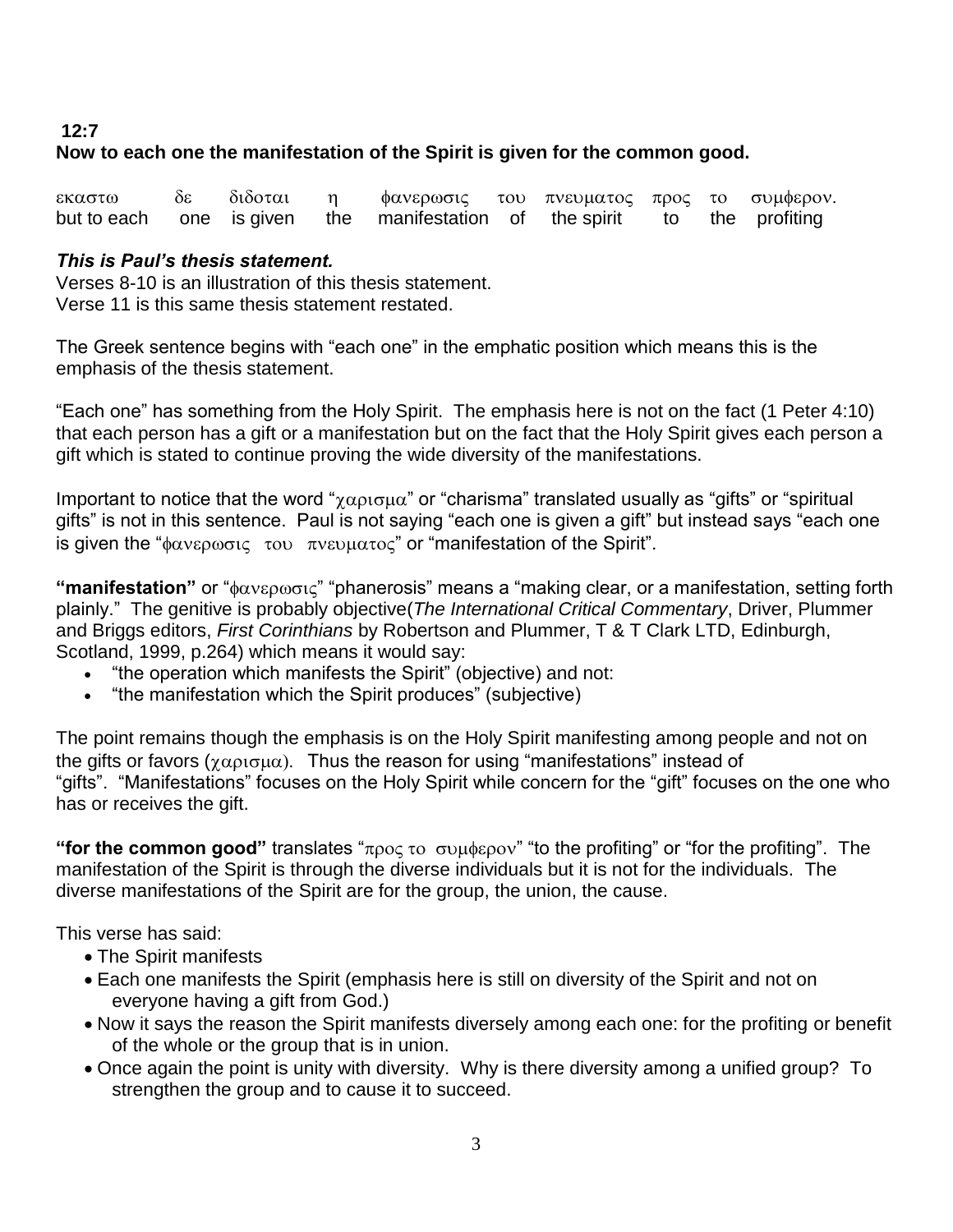# **The List of Nine Manifestations of the Spirit**

## **How to Categorize or Classify these Nine Gifts**

All of these have been suggested as ways of organizing the gifts in this list:

- 1. The list is written in descending order of value (Bruce)
- 2. Four Groups (Jones)
	- a. Intelligible Utterance wisdom, knowledge, prophecy
	- b. Power faith, healings, miracles
	- c. Spiritual Discernment discerning of spirits
	- d. Ecstatic utterance tongues, interpretation
- 3. Three Divisions (Brewster)
	- a. Illumination wisdom, knowledge, discernment
	- b. Action faith, miracles, healings
	- c. Communication prophecy, tongues, interpretation
- 4. Three Groups
	- a. Gifts of Instruction wisdom, knowledge
	- b. Gifts of Supernatural Power faith, healings, miracles
	- c. Gifts of Inspired Utterance prophecy, discerning prophecies, tongues, interpretation of tongues
- 5. Charismatic List
	- a. Gifts of Revelation wisdom, knowledge, discerning of spirits
	- b. Gifts of Power faith, miracles, healings
	- c. Gifts of Inspiration prophecy, tongues, interpretation of tongues
- 6. Pairs of Gifts
	- a. Tongues and interpretation
	- b. Prophecy and discernment of spirits (spirits of the prophets)
	- c. Wisdom and knowledge
	- d. Healing and miracles
- 7. Peter's Classification from 1 Peter 4:11 "If anyone speaks., let it be as words coming from God; if anyone ministers, let it be out of the strength God provides"
	- a. Speaking Gifts wisdom, knowledge, prophecy, discerning, tongues, interpretation b. Action – faith, healing, miracles,
- 8. The list is random a couple of special named gifts for Corinth: wisdom and knowledge; a couple of typical manifestations like faith, healing, miracles; a couple of gifts that are causing the Corinthians problems: prophecy, tongues, interpretation
- 9. The list is not systematic, it is simply a sampling
- 10. The list is not exhaustive; the list could have been much longer, possibly endless.
- 11. Paul is grabbing at a list that is truly diverse to prove his point
- 12. Paul's List taken from Paul's clues in his writing
	- a. The third (faith) and eighth (tongues) gifts start with a different word for "another".
	- b. The first two wisdom and knowledge are important to Corinthian thinking.
	- c. Numbers three seven (five gifts) all have a supernatural element
	- d. The last two are the problem and the cause of these chapters

#### **12:8**

**To one there is given through the Spirit the message of wisdom, to another the message of knowledge by means of the same Spirit**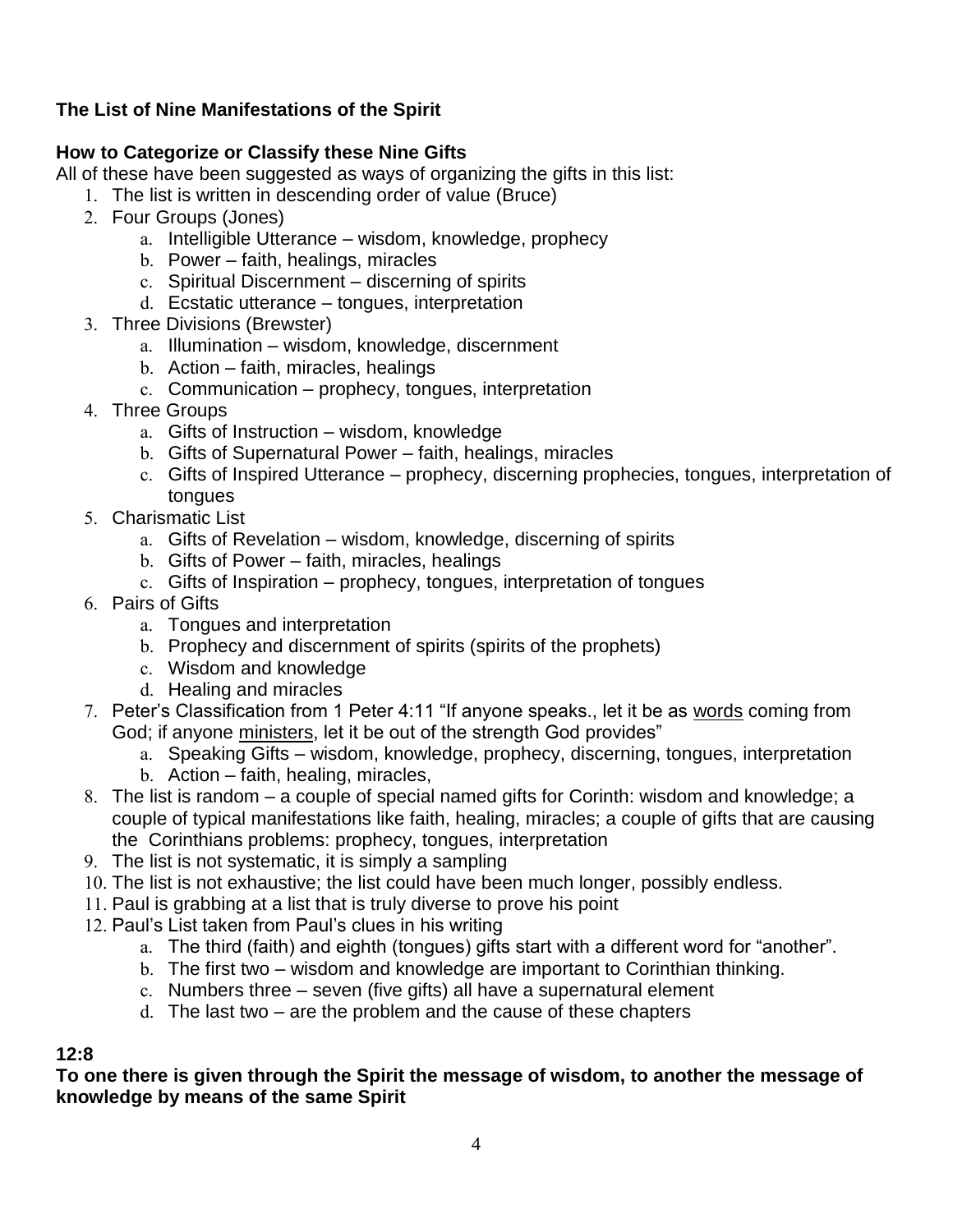|  | for to one through the | ω μεν γαρ δια του πνευματος<br>spirit                       | διδοται λογος<br>is given a word |          |      | σοφιας<br>of wisdom |
|--|------------------------|-------------------------------------------------------------|----------------------------------|----------|------|---------------------|
|  |                        | αλλω δε λογος γνωσεως<br>and to another a word of knowledge | κατα<br>according to the same    | $\tau$ o | αυτο | πνευμα,<br>spirit   |

## 1. **Word of wisdom** "λογος σοφιας"

"logos" – The basic translation of "logos" is "word." The meaning of "logos" was "rational expression" and "reasoned thought." John uses "logos" to express the eternal Word of God that manifested as the man Jesus Christ. The text of the systematic writings of the Greeks concerning science, mathematics, history, geography were called "logos" (meaning a reasoned account. In fact, Aristotle spoke of "logos" as the speech or message itself and said the speech ("logos") was made up of three important parts when he said:

"*There are three kinds of persuasive means furnished by the logos: those in the character of the speaker, those in how the hearer is disposed, and those in the logos itself, through its demonstrating or seeming to demonstrate*." - Aristotle

"Sophia"

2. Word of knowledge "λογος γνωσεως" "logos" "gnosis"

#### **12:9**

#### **to another faith by the same Spirit, to another gifts of healing by that one Spirit**

| ετερω               | πιστις             | εν | τω  | αυτω                | πνευματι            | αλλω δε        | χαρισματα |
|---------------------|--------------------|----|-----|---------------------|---------------------|----------------|-----------|
| to another          | faith              | by | the | same                | spirit              | and to another | gifts     |
| ιαματων<br>of cures | $\epsilon v$<br>b٧ | τω | the | $\epsilon v$<br>one | πνευματι,<br>spirit |                |           |

- 3. **faith** " $\pi$  $\sigma \tau \in$ " "pistis"
- 4. gifts of healing "χαρισματα ιαματων" "charismata" "iamaton"

#### **12:10**

**to another miraculous powers, to another prophecy, to another distinguishing between spirits, to another speaking in different kinds of tongues, and to still another the interpretation of tongues.**

| αλλω           | $\delta \varepsilon$               | ενεργηματα               | δυναμεων   | αλλω                                     | $\lceil \delta \varepsilon \rceil$ | προφητεια  |
|----------------|------------------------------------|--------------------------|------------|------------------------------------------|------------------------------------|------------|
| and to another |                                    | operations               | of powers  | to another                               | and                                | prophecy   |
| αλλω           | $\lceil \delta \varepsilon \rceil$ | διακρισεις               | πνευματων, | 0.0373                                   | γενη                               | γλωσσων    |
| and to another |                                    | discernings              | of spirits | to another                               | kinds                              | of tongues |
| 0.33m          | δc                                 | $c$ <sup>0</sup> $n$ $n$ |            | $v\lambda$ $\omega \sigma \sigma \omega$ |                                    |            |

| αλλω   | ðε      | ερμηνεια       | γλωσσων    |
|--------|---------|----------------|------------|
| and to | another | interpretation | of tongues |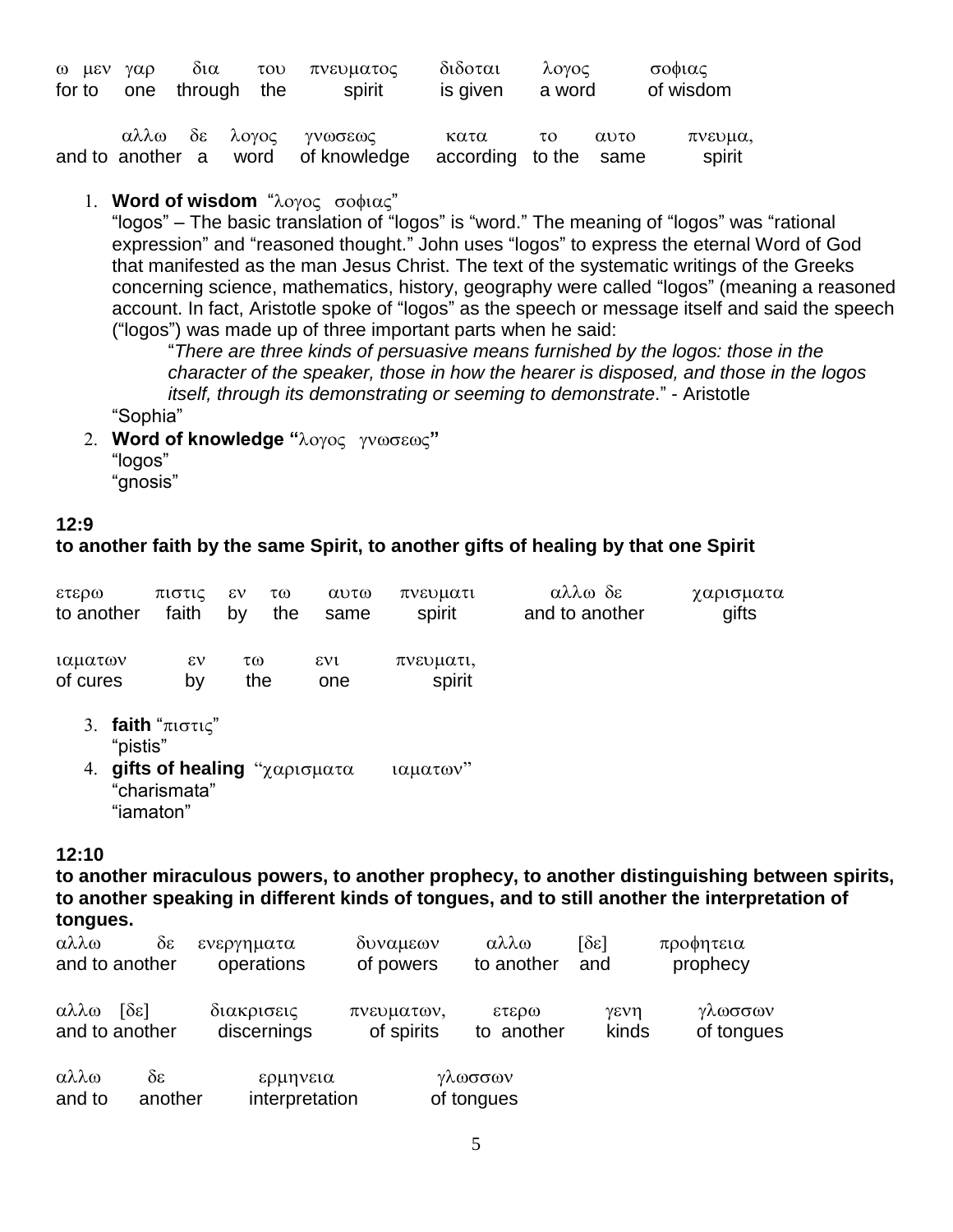- 5. **miraculous powers** "ενεργηματα δυναμεων" "energamata" – means "workings" "dunameon" – "miracles"
- 6. **prophecy** "προφητεια"

"propheteia" – According to 1 Cor. 14:3 this gift is used to build up, encourage and comfort believers. This gift is mentioned in the NT several times: 1 Cor. 11:2-5; 12:28-29; 13:2; 13:8-9; 14:1-40; Acts 2:17-18; Acts 11:27-28; Acts 19:6; Acts 21:9-11; Romans 12:6; 1 Thes. 5:19-21; 1 Tim. 1:18; 1 Tim. 4:14; 1 John 4:1There are three views as to what this gift is referring to: **a.** Words, thoughts or revelation that God supernaturally reveals to a person's spirit/soul/mind. These thoughts from God are then spoken publicly in an understandable language to the body of Christ. This is the declaration of that which cannot be known by natural means. It comes from God and is the forth telling of the will of God concerning the past, present or the future. **b.** Some consider this to be the same or equal to the OT gift of the prophets. This is difficult to accept because that would mean people in the Corinthian church were speaking words that were divine and without error equivalent to the OT Scripture and Paul's teaching. 1 Corinthians 14:29 says that other prophets "should weigh carefully what is said" in the prophetic message. So, for this reason, and other reasons, this does not seem to be the correct understanding of this gift.

**c.** A third view equates "prophecy" with today's "preaching" and "teaching" of the written word of God. This does not seem to be an acceptable interpretation of this gift since it not even the same thing. For example, in Corinth the people were receiving the words with their gift of prophecy, but in today's church we read the text of Scripture, study and present the message. Indeed, a modern speaker could move into the use of the gift of prophecy during the message they are teaching or preaching, but a sermon or Bible teaching is not prophecy.

7. **discernings of spirits** "διακρισεις πνευματων"

"diakriseis" – means "judging between things, distinguish, discerning"

"pneuma" – means "current of air, breath, breeze. Used to refer to spirit of men or man's soul, man's disposition. Also refers to angels, demons or God's Spirit.

This gift appears to be the ability to distinguish a spiritual manifestation as being from the Holy Spirit or demonic. It is possible that some people may think they are manifesting the Holy Spirit or think they are following the Holy Spirit when in reality they are being led astray by deceiving spirits. Examples of this can be seen in these references:

- Acts 16:16-18 "*She kept this up for many days. Finally Paul became so annoyed that he turned around and said to the spirit, "In the name of Jesus Christ I command you to come out of her!" At that moment the spirit left her*."
- 1 Cor. 14:29 "*Two or three prophets should speak, and the others should weigh carefully what is said*."
- 1 Thess. 5:20-21 "*Do not treat prophecies with contempt but test them all; hold on to what is good*."
- 1 John 4:1 "*Dear friends, do not believe every spirit, but test the spirits to see whether they are from God, because many false prophets have gone out into the world*."
- 8. **kinds of tongues** "γενη γλωσσων" "yenos" – means "a generation, kind, stock". Translated as "kind, kindred, offspring, nation, stock, born, diversity, country, countryman, generation." "glossa" it means tongue as in the organ and by implication it means language

9. **interpretation of tongues** "ερμηνεια γλωσσων" "hermeneia" – "interpretation, translation. It means to interpret what has been spoken obscurely by others.

"glossa" it means tongue as in the organ and by implication it means language